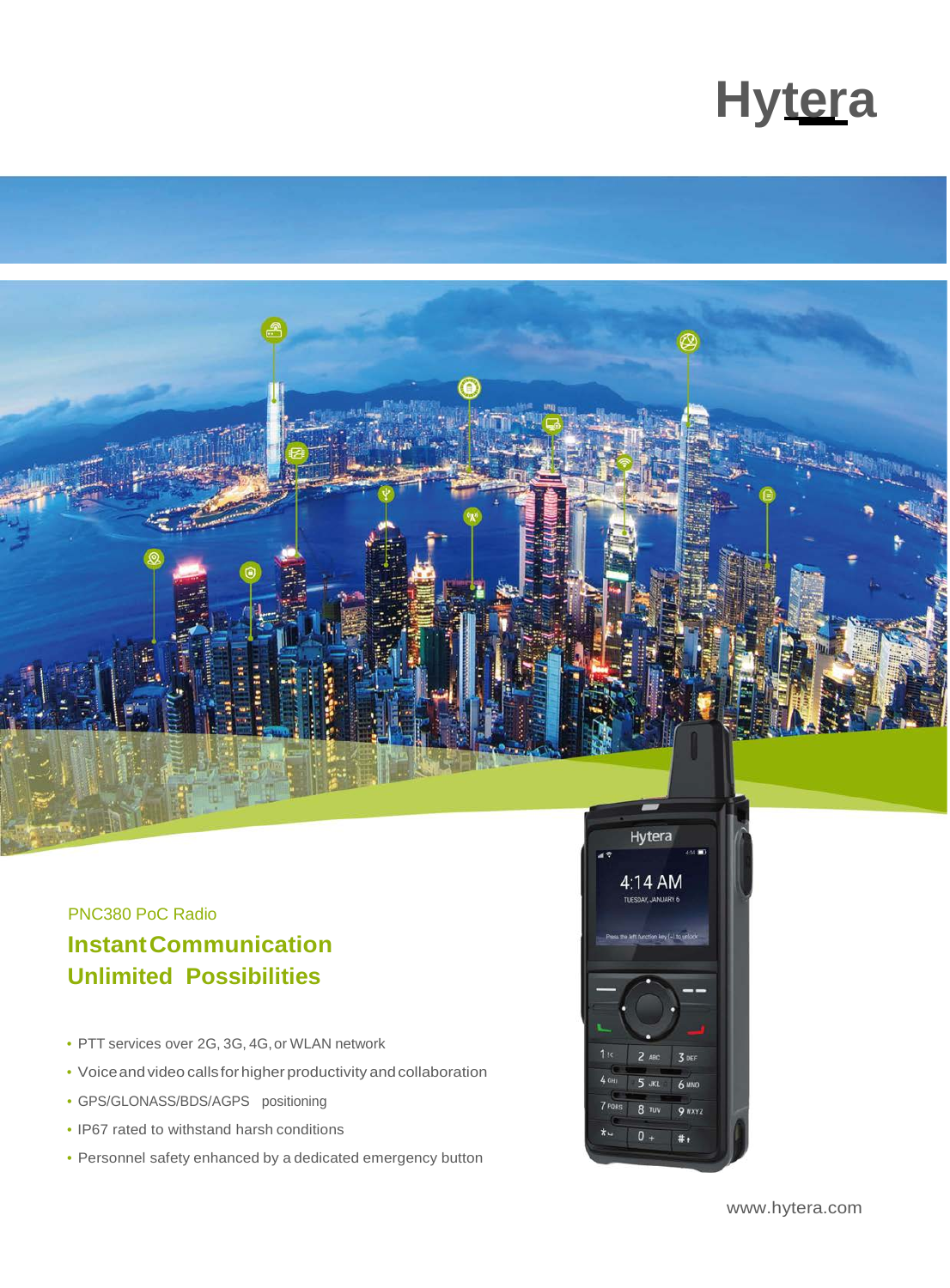### **Overview**

The push-to-talk (PTI) communication has been proven to be efficient and reliable in business world for decades. With the rapid evolution of mobile broadband networks, nowadays thePTT users show an ever-increasing demand for data-rich multimedia services such as images and videos which are not supported by the legacy narrowband radio systems. Leveraging the well-established broadband networks, Hytera Push-To-Talk over Cellular (PoC) solution delivers bothPTIvoice and large volume of data in nationwide coverage without additional wireless infrastructureinvestment.

Hytera PNC380 PoC radio combines the instant communication and multimedia applications into a single device. Over the 2G, 3G, 4G and WLAN networks, the device delivers rich multimedia data services, including 4G video transmission, location sharing, and instant messaging . Inheriting a large PTT button from traditional two-way radios, the PNC380 offers instantaneous one-to-one and one-to-many voice communication. The radio also features loud and clear audio, a dedicated emergency button, and a 4,000 mAh battery that lasts all day long. Rugged and durable, the radio is ideal for various application scenarios including citymanagement, property security, logistics, major events, industrial parks, airports and more.



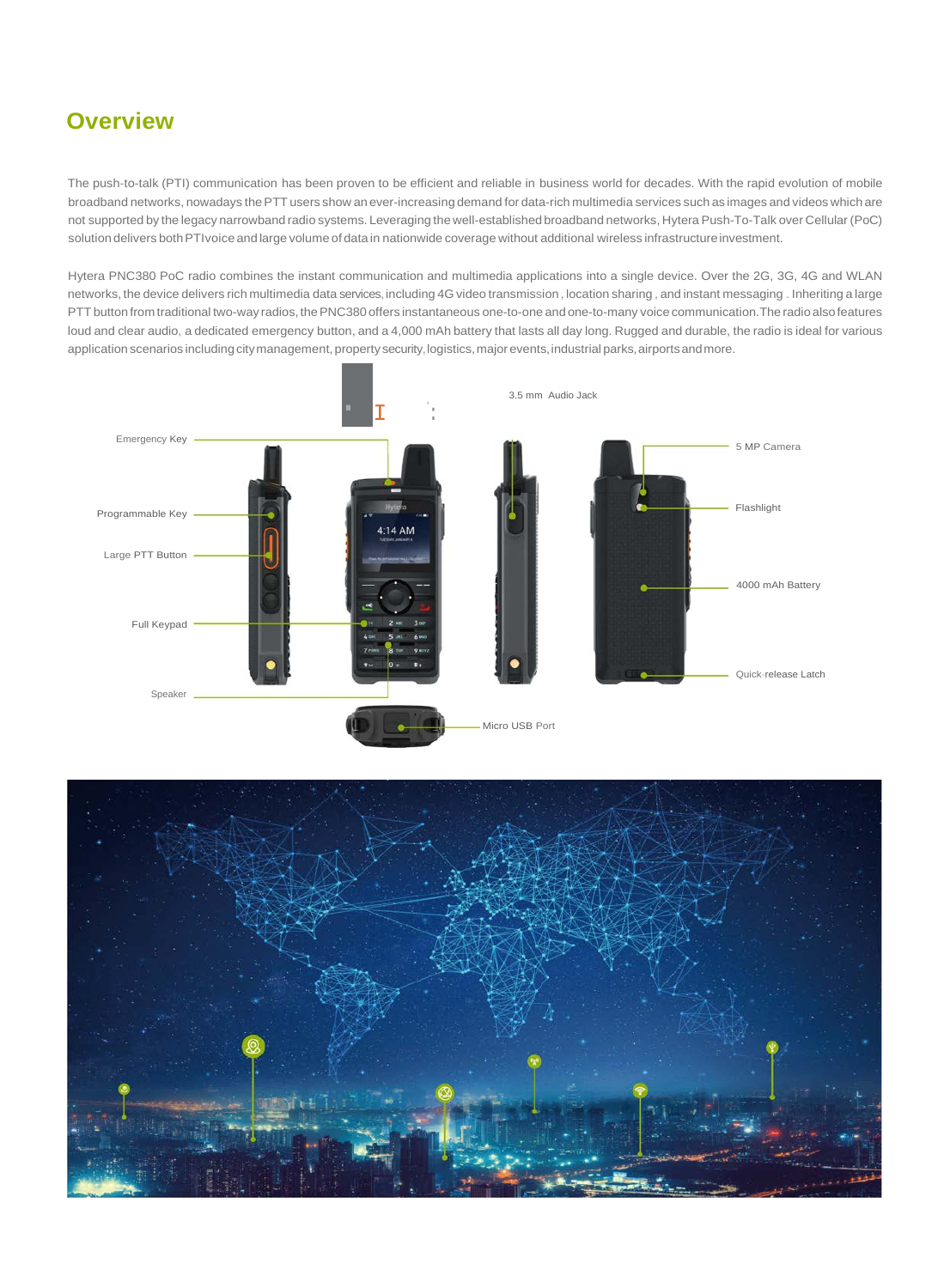### **Highlights**

### Stay connected, stay informed

Leveraging the broad coverage of 2G, 3G, 4G, and WLAN networks of various carriers, the PNC380 delivers seamless communications across your country. Talk to group s or individuals instantly at a push of the PIT button, or make a telephone call with the full keypad at your will.

#### 4G live video

Equipped with a 5 MP rear camera, the radio allows you to feed the on-site videos to the dispatcher or supervisor in real time over 4G network, improving situational awareness and

#### facilitating decision-making.

#### **Positioning**

**•** 

The PNC380 provides positioning services by using GPS, GLONASS, and BDS in combination, together with the assisted GPS t echnology.

### IP67 and MIL-STD-810G

Certified with IP67 rating, the radio is fully protected from dust and is water-proof up to 1 meter for 30 minutes. The radio also meets theMIL-STD-81OGstandard to withstand 1.5-meter drop. IP67 and MIL-STD-810G<br>Certified with IP67 rating, the radio is fully protected from dust<br>and is water-proof up to 1 meter for 30 minutes. The radio also<br>meets the MIL-STD-810G standard to withstand 1.5-meter drop.

### 4,000 mAh-lasts all day long

The 4,000 mAh Li-ion battery offers over 24 hours of talk and standby time on a 5-5-90 duty cycle, and can be charged through the radio's Micro USB port.

#### Enhanced ergonomic design

Compact and ergonomic design, paired with the deliberateside key layout, makes the one-hand operation easy and comfortable. The anti-slip textured case ensures firm grip even in moistconditions.

#### Loud and clear audio

Adopting the dual-mic noise reduction technology, the radio always picks up the right voice from noisy background. The advanced acoustics design substantially elevates sound loudness and sharpness.

### Dedicated emergency button

An orange emergency button on the top of the radio helps you send an emergency call to a dispatcher or supervisor in case of an emergency.

### **Poe Solutions**

Hytera offers a one-stop PoC solution consisting of PoC radios, mobile applications, and dispatch and management platforms. This solution delivers versatile services including instantaneous one-to-one and one-to-many Push-to-Talk, full-duplex voice and video calls, map-based dispatch, and instant messaging over public networks. Applicable to various scenarios, it features low cost, high security, easy deployment, and enhanced reliability. With standard API interfaces, Hytera PoC radio is open to third-party applications and platforms for customization.

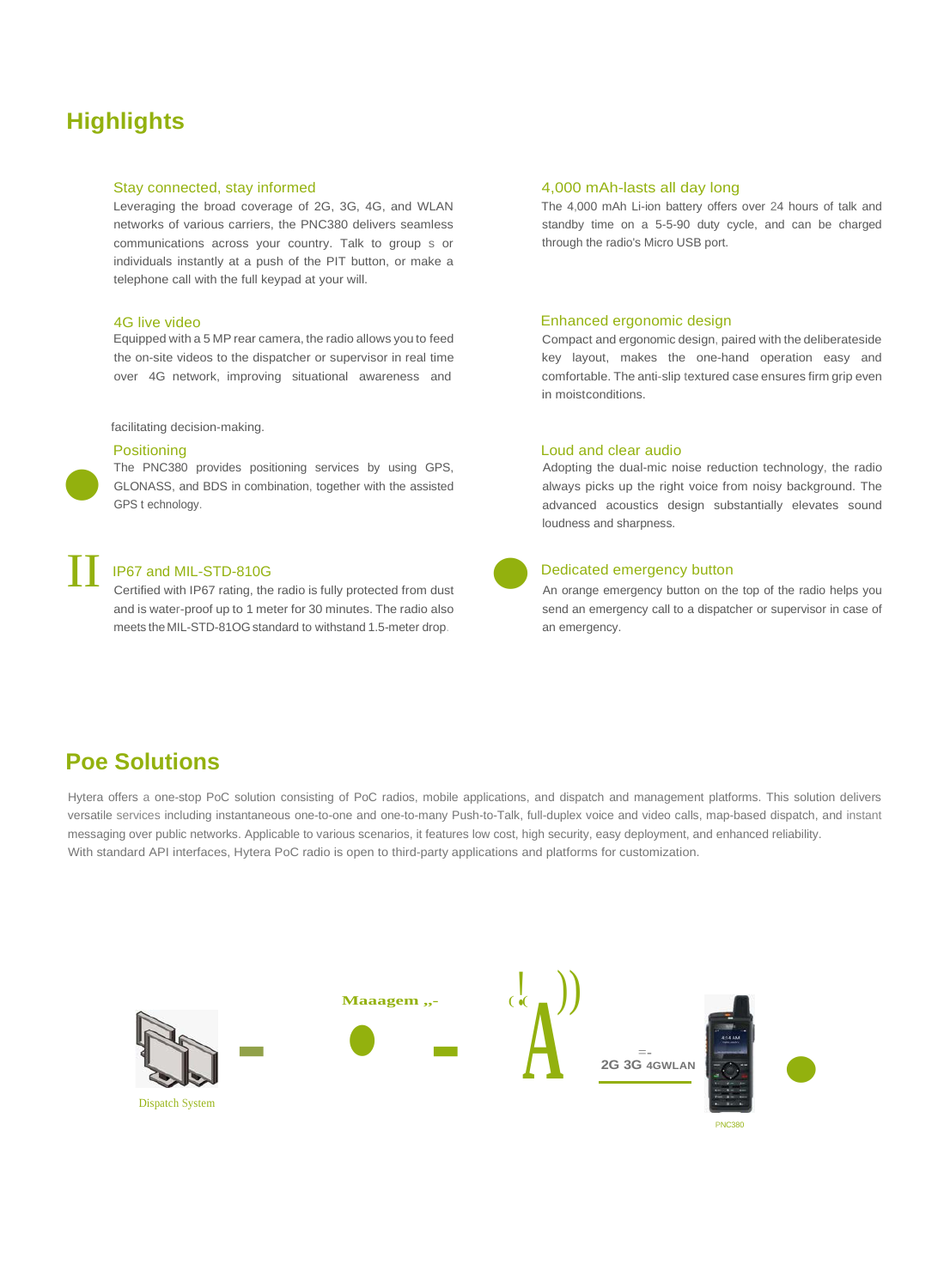### **Application Scenarios**



### Traffic Police

With the Po( management platform, the PNC380 assists the field officers to get connected with the command center fast for quick response during an incident.



### Property Security

The PNC380 embedded with an HD camera enables security guards to record and feed on-site photos and videos to supervisors during patrol.



### **Logistics**

Supporting GPS/GLONASS/BDS/AGPS positioning, the PNC380 can report its location information to the monitoring office to help the supervisor track the location and movement of the goods.



### Airports

Using the dual-mic noise reduction technology, the PNC380 eliminates the background noise and produces loud and clear audio in a highly noisy environment such as the airport.



### Major Events

The PNC380 offers long distance communications to dispersed users and groups over 2G/3G/4G/WLAN networks for fast collaboration and quick response.



### Industrial Parks

The PNC380 utilizes the well-established public networks to deliver instant voice and data communication without the need to build a new, dedicated private network.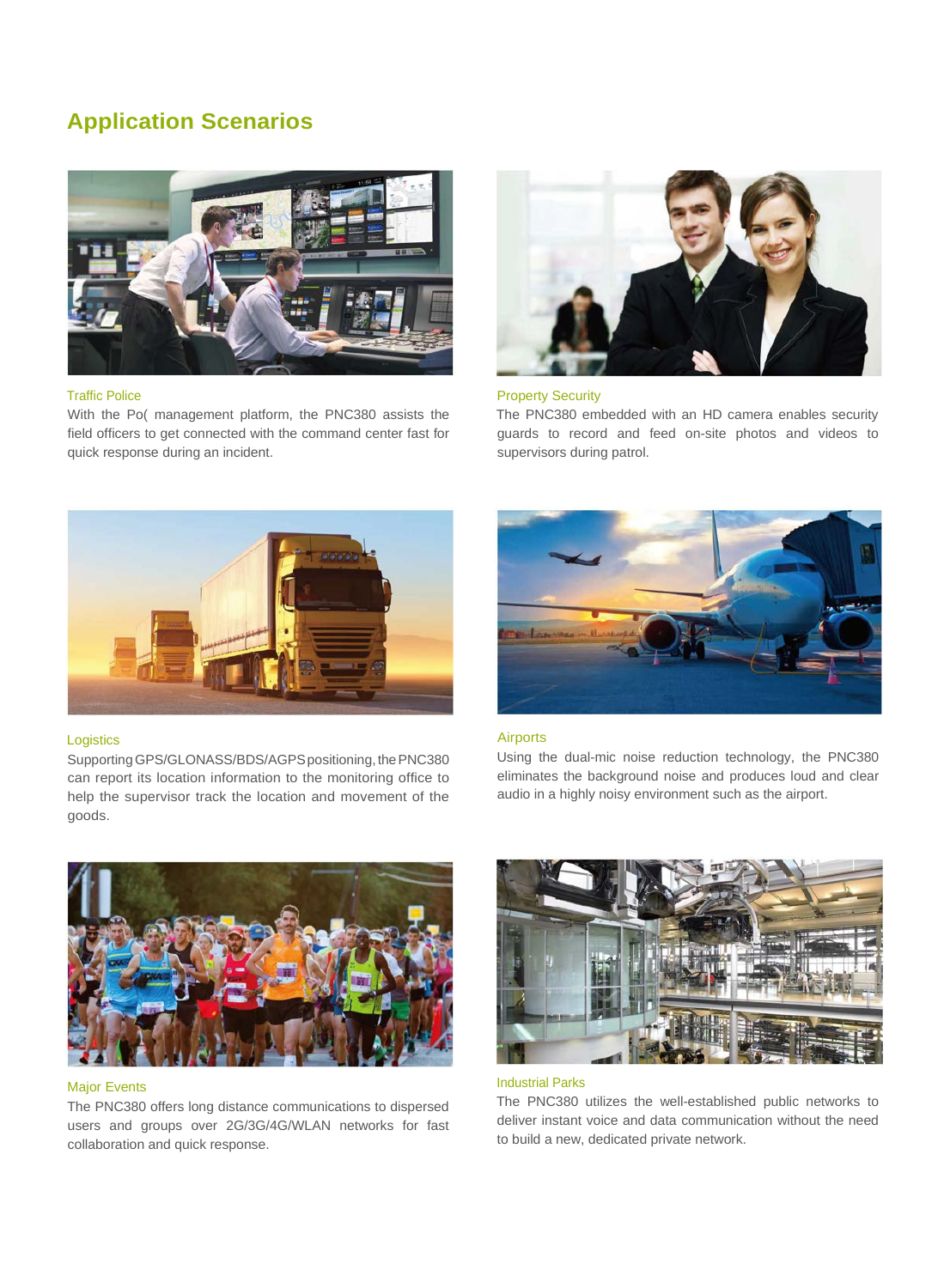# **Specifications**

| <b>General</b>            |                                                                                                                                                   |                                                                 |
|---------------------------|---------------------------------------------------------------------------------------------------------------------------------------------------|-----------------------------------------------------------------|
| Configuration             | <b>Basic</b>                                                                                                                                      | Pro                                                             |
| Frequency                 | Asia, Europe, Middle East, and Africa (B8): GSM: 850/900/1800/1900<br>TD-SCOMA: B34/B39<br>FDD-LTE: B1/B3/B5/B7/ B8/ B18/ B19/ B20/ B26/ B27/ B28 | CDMA: BCO<br>WCDMA: B1/ B3/B5/B8<br>TDD-LTE: B38/B39/B40/B41    |
| Screen size               | 2inches                                                                                                                                           |                                                                 |
| Screen resolution         | 320x240                                                                                                                                           |                                                                 |
| Keypad                    | Full keypad                                                                                                                                       |                                                                 |
| Dimensions (H x W x D)    | 145.1 mm x 60 mm x 26.1 mm                                                                                                                        |                                                                 |
| Weight                    | 208 g (with battery and antenna)                                                                                                                  |                                                                 |
| Ingress Protection        | IP67                                                                                                                                              |                                                                 |
| Drop resistance           | 1.2 <sub>m</sub>                                                                                                                                  |                                                                 |
| <b>RAM</b>                | 512MB                                                                                                                                             | 1 GB                                                            |
| <b>ROM</b>                | 4GB                                                                                                                                               | 8GB                                                             |
| Extended memory           | Micro SD/TF card: Maximum 32 G                                                                                                                    |                                                                 |
| <b>Battery</b>            | 4000 mAh, battery life 2: 24 h (5-5-90 duty cycle), replaceable                                                                                   |                                                                 |
| Battery operating voltage | 3.85V                                                                                                                                             |                                                                 |
| Charging mode             | Micro USB 2.0 (5 V/1.4 A)                                                                                                                         | Micro USB 2.0 (5 V/2 A)                                         |
| <b>Data</b>               |                                                                                                                                                   |                                                                 |
| <b>WLAN</b>               | 2.4 GHz and 5 GHz                                                                                                                                 |                                                                 |
| <b>BT</b>                 | BT 4.1                                                                                                                                            |                                                                 |
| <b>NFC</b>                | $\overline{I}$                                                                                                                                    | Supported                                                       |
| Positioning               | GPS/GLONASS/BDS/AGPS                                                                                                                              |                                                                 |
| Audio, Video, and Image   |                                                                                                                                                   |                                                                 |
| Camera                    |                                                                                                                                                   | 5 MP rear camera                                                |
| Flash                     |                                                                                                                                                   | Supported                                                       |
| Video recording           |                                                                                                                                                   | 720 P (1280x720) 30 FPS                                         |
| Video file format         |                                                                                                                                                   | MPEG-4 (.mp4), 3GPP (.3gp)                                      |
| Video coding format       |                                                                                                                                                   | VP8, H.264 (BP/ MP/HP), MPEG-4 (SP/ASP),<br><b>H.263 (HEVC)</b> |
| Image file format         |                                                                                                                                                   | JEPG (.jpg), PNG (.png)                                         |
| Audio file format         | MPEG (.m4a), 3GpP (.3gp)                                                                                                                          |                                                                 |
| <b>Certification</b>      |                                                                                                                                                   |                                                                 |
| Certification             | CE/MIL-STD-810 G                                                                                                                                  |                                                                 |